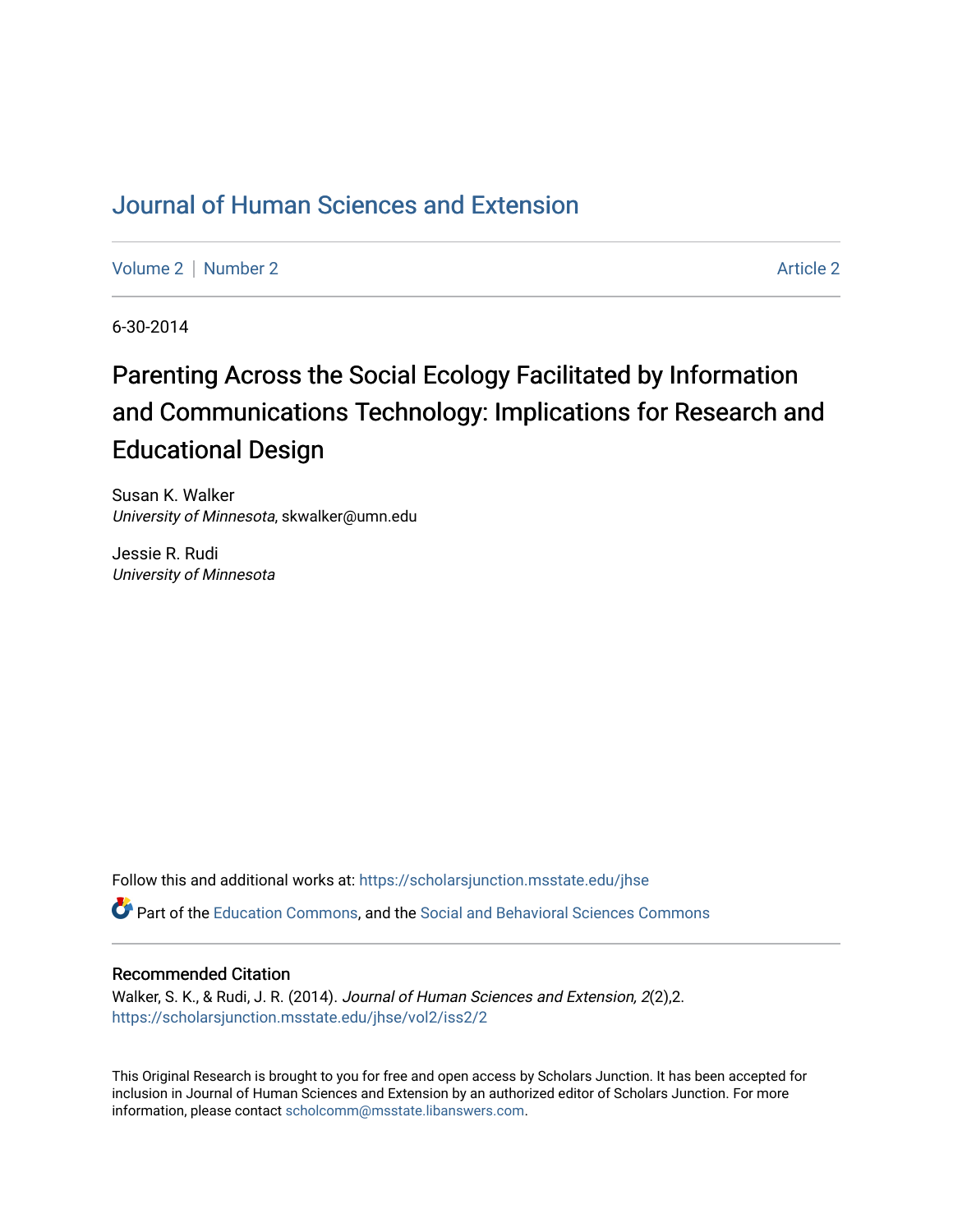## **Parenting Across the Social Ecology Facilitated by Information and Communications Technology: Implications for Research and Educational Design**

**Susan K. Walker Jessie H. Rudi**  *University of Minnesota* 

*To inform parenting research and aid educators seeking to deliver programs that support effective parenting, this study explored types of information and communications technology (ICT) used to fulfill childrearing goals. Mothers' (N = 1,804) reports of ICT activity frequency were examined from data collected from an online survey. Results suggest that mothers' ICT use for parenting is less frequent than general use in adulthood. Mothers employ ICT to fulfill parenting goals within and across five domains of the parenting social ecology: (a) parent development, (b) parent-child relationships, (c) child development, (d), family development, and (e) culture and community. Several types of ICT activities may strengthen parenting in a single domain, and a single ICT activity may help fulfill multiple domains. Implications for research and for promoting and selecting ICT for effective parent learning and education design are discussed.* 

*Keywords:* Parenting, information and communications technology (ICT), education design, parent learning, parent development, social context, technology integrated instruction

## **Introduction**

The exponential growth in use of information and communications technology (ICT) in the last two decades has changed family life in the United States. ICT is a general term referring to electronic, often Internet-capable devices, such as laptop or tablet computers, cell phones and smartphones, and the software and applications used on these devices. Cell phones, for example, allow for faster and more convenient communication between co-parents and between parents and children. Online search tools offer quick access to information for problem solving. As research on parents' technology use evolves with changes in the availability of ICT (Wartella, Rideout, Lauriella, & Connell, 2013), scholars are beginning to understand how the use of new technology relates to relational and developmental processes in individual and family life (Drentea & Moren-Cross, 2005; Hall & Irvine, 2008). ICT also offer tools for Extension and other outreach educators and family professionals to engage learners in effective and interesting

Direct correspondence to Susan K. Walker at skwalker@umn.edu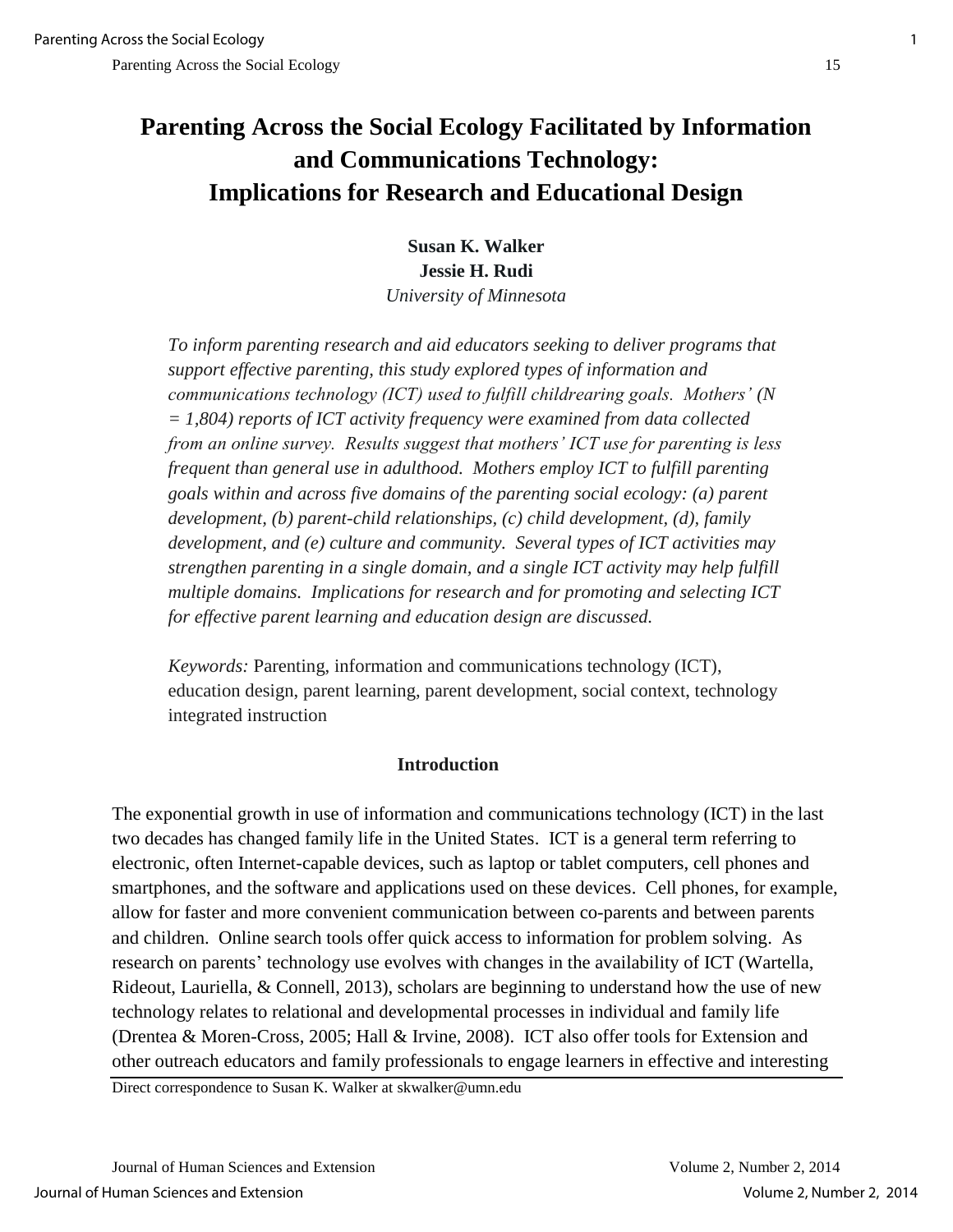ways that blend content-driven, relational, and social dynamics of learning and accommodate individual learning needs (Barron, 2004; Bransford, Brown, & Cocking, 1999; Ebata & Dennis, 2011; Snyder, 2009). Therefore, family professionals jointly benefit from understanding how the use of ICT relates to parenting outcomes, and how these devices and activities can serve as tools for learning.

The study that follows investigates and organizes parents' technology use in a framework (the Parent Education Core Curriculum Framework; ECFE Curriculum Committee, 2011) that categorizes parenting tasks in domains representing a social ecology: developmental and learning processes specific to the parent, relational processes between parent and child, and interactions in the family and community context that support childrearing. To date, research has begun to better understand parent ICT use and unpack some of the knowledge gathering and social support processes that contribute to parent learning and parenting behaviors (Madge & O'Connor, 2004; Rothbaum, Martland, & Jannsen, 2009), and as a result, recommendations have surfaced. Yet to our knowledge, no study has attempted to investigate parents' ICT use as facilitating a range of parenting functions and outcomes within the same population group, or to identify these functions within an ecological perspective of parents' social relationships and contexts. Nor has any study yet matched the ICT used by parents to their information, communication, or creative potential for aiding parent learning. Technology-integrated educational design in family life best reflects learner needs and practices while facilitating a process that encourages learning and growth (Hughes, Bowers, Mitchell, Curtis, & Ebata, 2012). Therefore, the current research purposefully organizes ICT activity by adults' reasons for use for parenting within distinct and interrelated personal and social ecological domains, and then examines the technology device and application properties related to knowledge acquisition, communication, and creativity.

To set the stage for this research, we first present a conceptual framework of the ecology of parenting that explicates childrearing as a social, cognitive and developmental phenomenon. We then review empirical literature on parents' ICT use, parent learning and behavior, and the role of instructional design in effective technology-driven supports for parenting.

## **The Social Ecology of Parenting**

Most social systems perspectives of parenting emanate from a bio-ecological paradigm (Bronfenbrenner, 1995). This perspective recognizes individual behavior and growth as influenced by interacting systems, sensitive to change and time, in which the individual is variably affected; growth is largely related to qualities unique to the individual and to proximal processes and interactions. Within this paradigm, Belsky's (1984) analysis of research identified childrearing behavior as the product of interactive influences and compound relationships and processes between the parent, the child, and the social context. This perspective identifies parent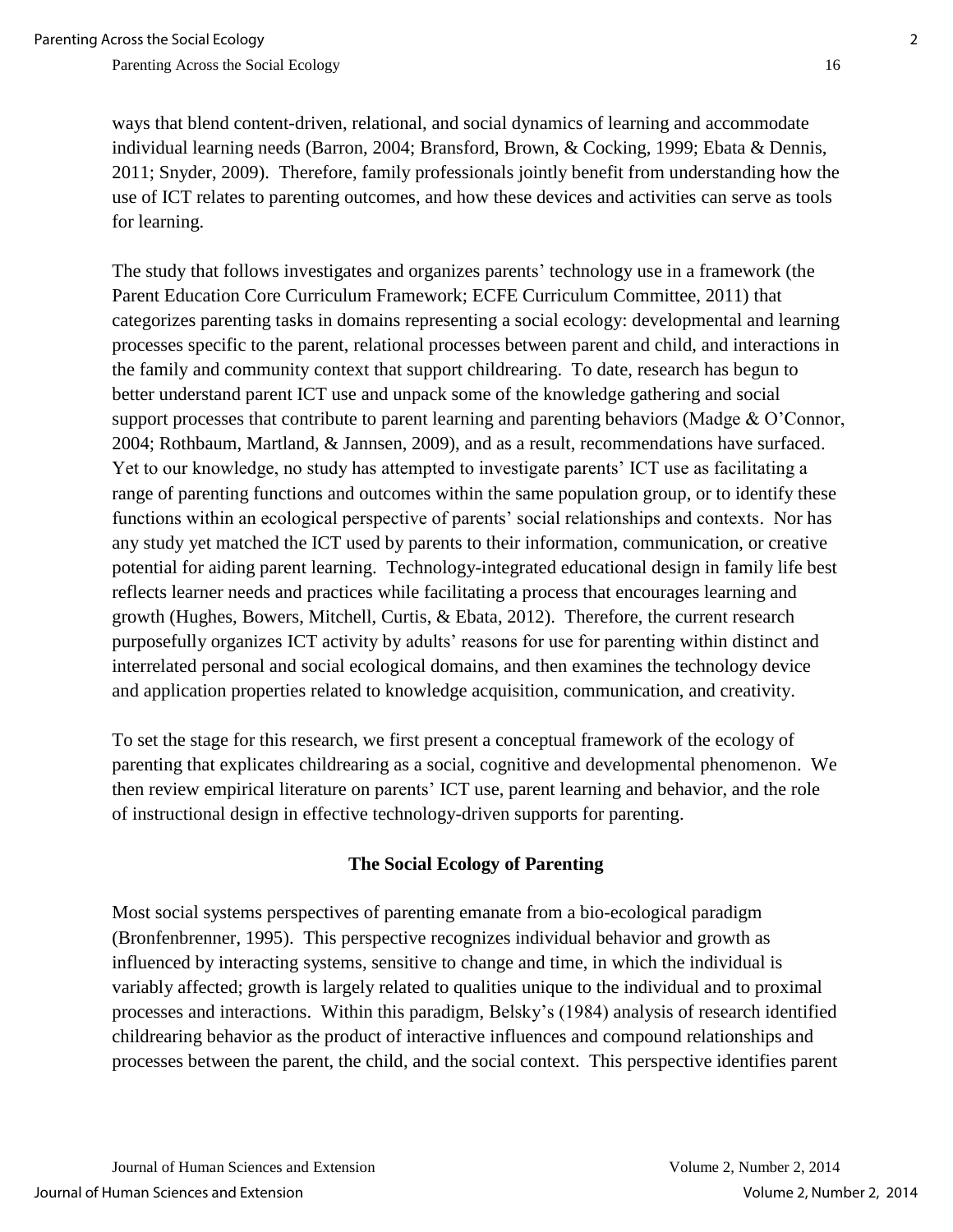personality, maturation, experience with the child and with childrearing and wellbeing as inherent and acquired factors that influence parenting behavior.

Interaction with the social context provides the parent with norms, values, and supports that can shape and reinforce practice. These include supports that help adults acquire a greater repertoire of cognitive, behavioral, and relational skills and reinforce identification with the parenting role. For example, interactions with more experienced parents scaffold learning and develop parent knowledge and identity toward deeper and more complex levels (Azar, 2003; Marienau & Segal, 2006). Influences on the parent, the child, and parent-child relationship can include those at more immediate levels (e.g., co-parenting and couple relations) or those more distant, such as those in the geographic neighborhood, communities of support and practice, and broader influences from the culture and society (see Luster & Ogakaki, 2005, for a review). Taken together, these social and ecological perspectives of parenting embrace development of the parent and of the child in a reciprocal bond of trust and attachment in the parent-child relationship and identify the proximal and distal social and relational contexts of the family and larger society as influences on the parent's knowledge, skills, abilities, and attitudes. Aims to influence parenting knowledge and behavior, therefore, must view these interacting social ecological forces at work systemically.

One attempt to articulate effective parenting that reflects the social ecology is the Parent Education Core Curriculum Framework (PECCF; ECFE Curriculum Committee, 2011), a tool used for educational planning. The PECCF identifies domains with goals for positive parenting that represent a range of child-rearing contexts and cognitive, attitudinal, or behavioral processes for successful outcomes for parenting, child development, and family life. Domains include: (a) parent development, which includes influences that affect parent maturity, identity formation, and confidence; (b) parent-child relationships, which promote nurturing and maintaining a positive relationship with the child; (c) child development, including the promotion of understanding of physical, social, emotional, and cognitive development, as well as tailoring parenting to match the child as an individual; (d) family development, which involves promoting positive relational and practical dynamics that affect family functioning; and (e) culture and community, which is comprised of the wider context considerations from the neighborhood and society. The current study uses this framework to explore parent technology use as a social ecological phenomenon.

## **Information and Communications Technology and Parent Learning**

Family professionals have interest in understanding not only family processes and practices, but also the ways in which tools families use for knowledge gathering and communication may be employed in the design of programming. Existing research confirms that ICT that includes social, mobile media that offer navigable content, online discussion, and collaborative tools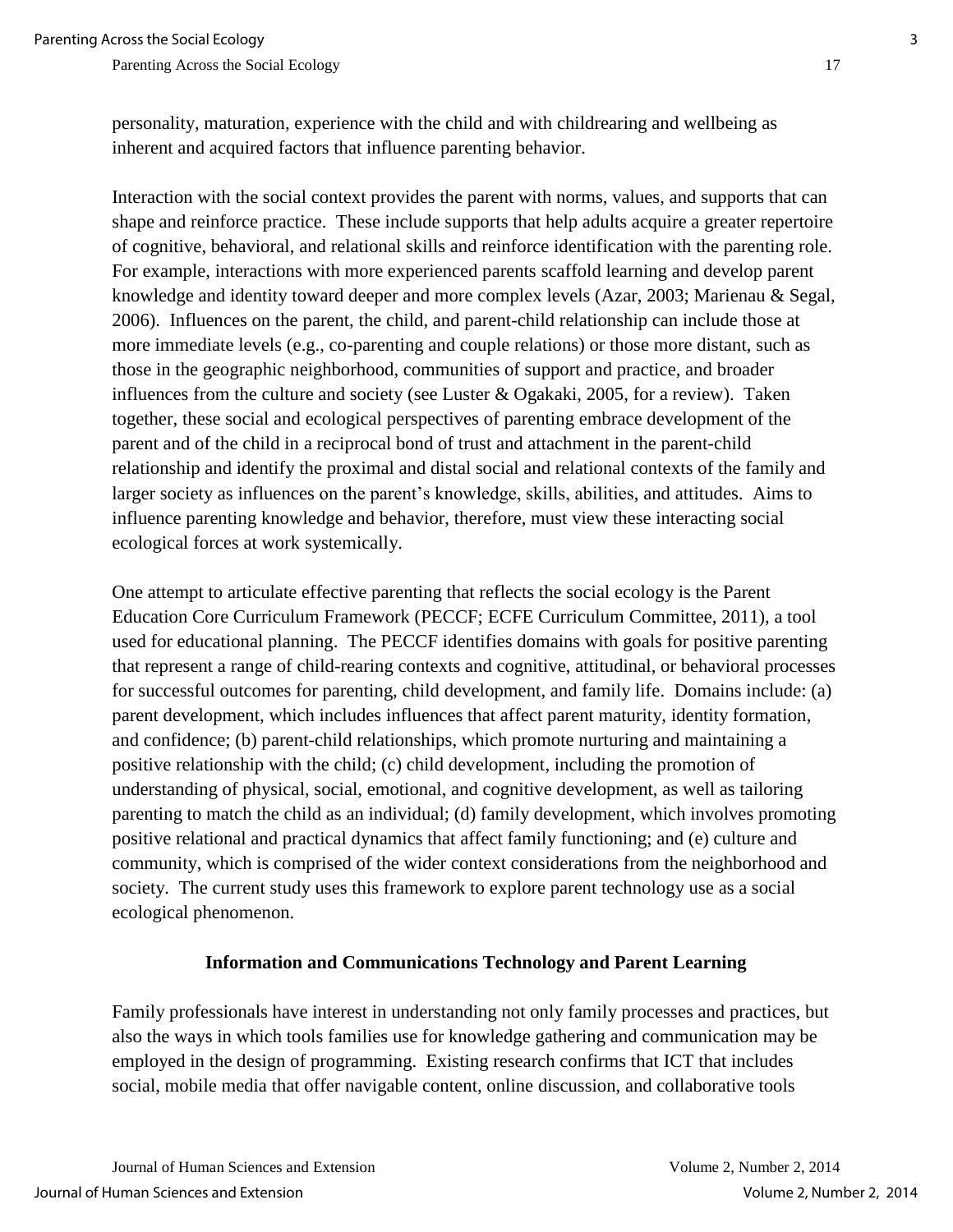provide parents with easy access to information resources, and connection to supportive communities where knowledge can be exchanged, confirmed, and constructed (Dworkin, Connell, & Doty, 2013). Technology integration in instructional design for family life education must regard user preferences and learning needs to ensure successful participant recruitment and engagement. This means understanding the parent as an adult learner and tailoring content and delivery to address self-directed, independent, and practical interests and to enable the learner to build on their personal experience (Snyder, 2009; Walker, 2010). It also means understanding the reasons parents as technology users variably employ technology in daily life to facilitate parenting tasks and promote their learning, and to appropriately select and facilitate effective use of ICT for program and resource delivery (Ebata & Dennis, 2011).

Like adults in general, parents vary widely in their technology use. Some are active users while others are more reserved or selective in use due to limited access or less positive attitudes toward technology (Walker, Dworkin, & Connell, 2011; Wartella et al., 2013). Research shows that the Internet is an important source of child rearing and general health information for parents (Cain, 2008; Na & Chia, 2008; Radey & Randolph, 2009). Parents also use ICT specifically to maintain offline relationships through a variety of devices and activities (e.g., communicating with extended family through email, webcams, and social networking; Tee, Brush, & Inkpen, 2009). Parents report valuing online connections with other parents to develop community connections, exchange social support, share information, and deepen understanding of the parenting experience (Hall & Irvine, 2009; Madge & O'Connor, 2004). Parents also use ICT to supplement their offline worlds when information or entertainment resources are not available in their community (e.g., mothers who find support for parenting a special needs child through an online forum when similar help is not present in their community; Scharer, 2005). As an open, accessible, and shared space, the Internet also facilitates the creation of social networks (Bartholomew, Schoppe-Sullivan, Glassman, Kamp-Dush, & Sullivan, 2012).

Research also suggests processes in ICT use relate to parent well-being, learning, and parenting outcomes. New parents' Facebook activity may be related to satisfaction with the parenting role based on interaction with certain individuals (family), and with parenting stress based on activity frequency and comments on pictures (Bartholomew et al., 2012). Hall and Irvine's (2008) analysis of Canadian mothers' use of an online platform for communication revealed that emotional and social exchanges enabled mothers to share strategies, confirm beliefs, anticipate childrearing difficulties, and normalize child development and their own experiences; all elements that explicate socio-cognitive processes that affect change.

Educational programs may come to affect one (e.g., knowledge, emotional well-being) or a range of parent outcomes. Ebata and Dennis (2011) suggest that employing ICT enables education professionals to tailor material and delivery to meet parents' needs, to structure content in creative ways, and to create opportunities for interaction, including chat rooms, forums, and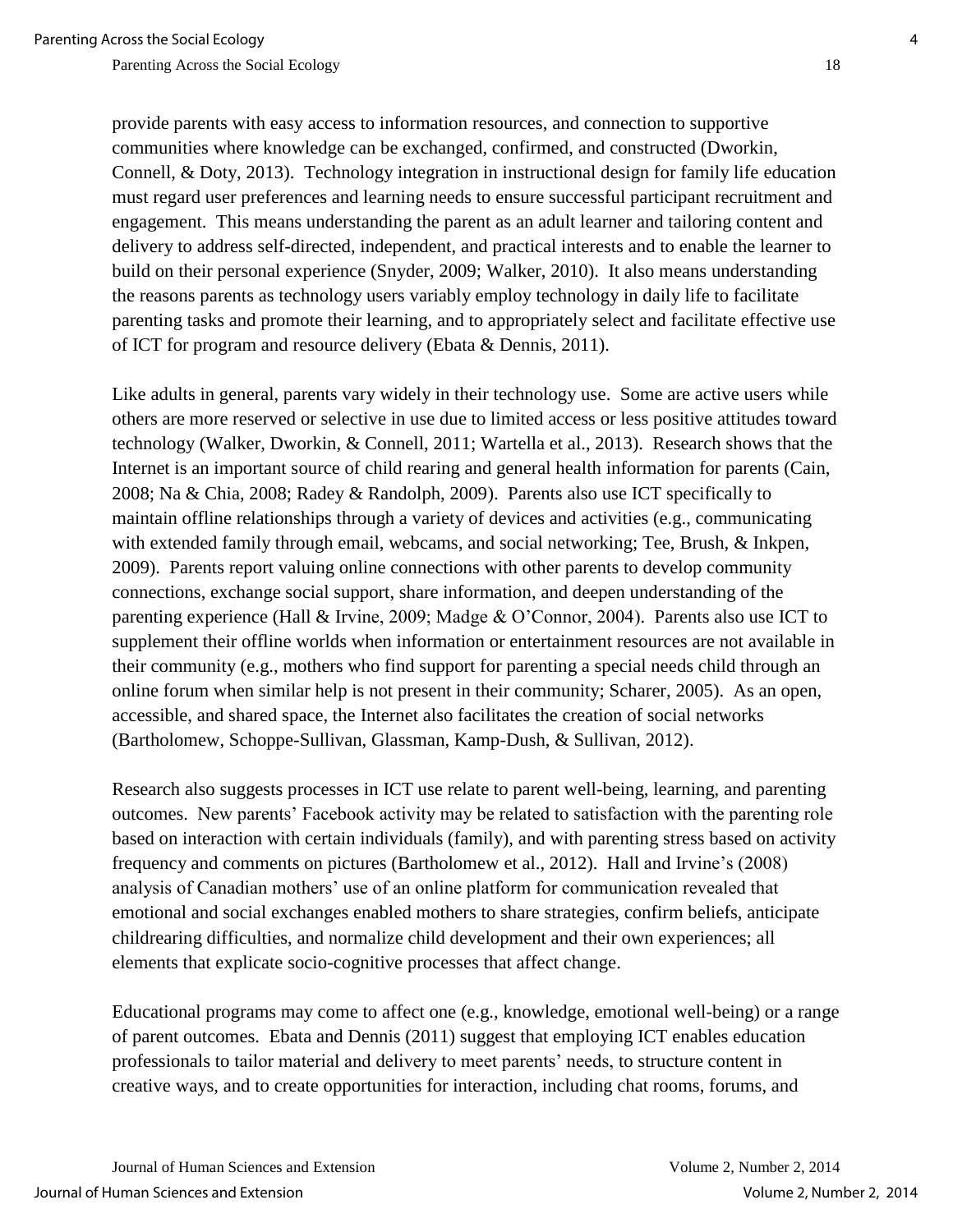blogs. Online classes for parents employ a range of learning and engagement features (Hughes et al., 2012), show similar effectiveness as face-to-face classes, and parents report preference for online delivery methods (see Nieuwboer, Fukkink, & Hermanns, 2013, for a review).

Based on the review of the literature and observed needs in the field, the goals for this study were threefold. Our first goal was to examine adults' use of ICT specifically for parenting relative to reports of general use. Our second goal was to situate parents' goals for technology use for parenting in a framework of discrete and interacting domains of parenting that represent aims related to parent competence, understanding of child development, and interaction with the family and community. Lastly, by exploring the apparent trends in the types of ICT activities that align with parenting domains, we identify cognitive, social, and creative tools for parent learning that may be employed in instructional design.

#### **Method**

The data for this study are from a larger online survey research project (the Parenting 2.0 project at the University of Minnesota; see Connell, 2012 for project summary report) designed to better understand parents' general technology use and technology use specifically for parenting. Participants were recruited through listservs of professionals who have direct contact with parents, social media posts (e.g., Facebook), and face-to-face efforts (details about procedures in study report; Connell, 2012). Parents who responded to the online survey  $(N = 2,240)$  between May 2010 and December 2010 were mostly mothers (88.0%), White (83.3%), and married or living with their partner (83.8%). The respondent sample is similar to those gathered through other online surveys of parents' Internet use (Dworkin, Connell, & Doty, 2013). Without targeting specific parents, the larger study represents those with a wide range of children by age (mean age of children  $= 11.36$  years,  $SD = 7.96$ , range  $= 0.52$ ; a child age of 0 indicates the child was less than one year old), and who represent diverse geographic areas (18.3% urban, 51.8% suburban, 28.3% rural) in the United States.

Given the lack of representativeness by the number of fathers in the larger sample, the current study's sample was limited to mothers. To focus the research on childrearing during active parenting years (Galinsky, 1987), the age of 26 was selected as the cut-off for oldest child (as determined for health insurance coverage of dependents in the U.S.). Limiting the sample yielded a total of 1,804 participants (80.54% of the larger sample). Demographic analysis of the selected sample revealed that, like the full sample, mothers were predominantly White (83.6%), with higher incomes (59.4% reported family incomes greater than \$50,000/year) and higher levels of educational attainment (74.6% reported possessing a college degree or higher). Mothers' age ranged from 19 to 69 years ( $M = 40.8$ ;  $SD = 9.19$ ). Within the sample, 29.2% had an oldest child between the ages of 0 and 5 years, 24.9% between the ages of 6 and 12, 17.3% between the ages of 13 and 18, and 28.6% had an oldest child between the ages of 19 and 26.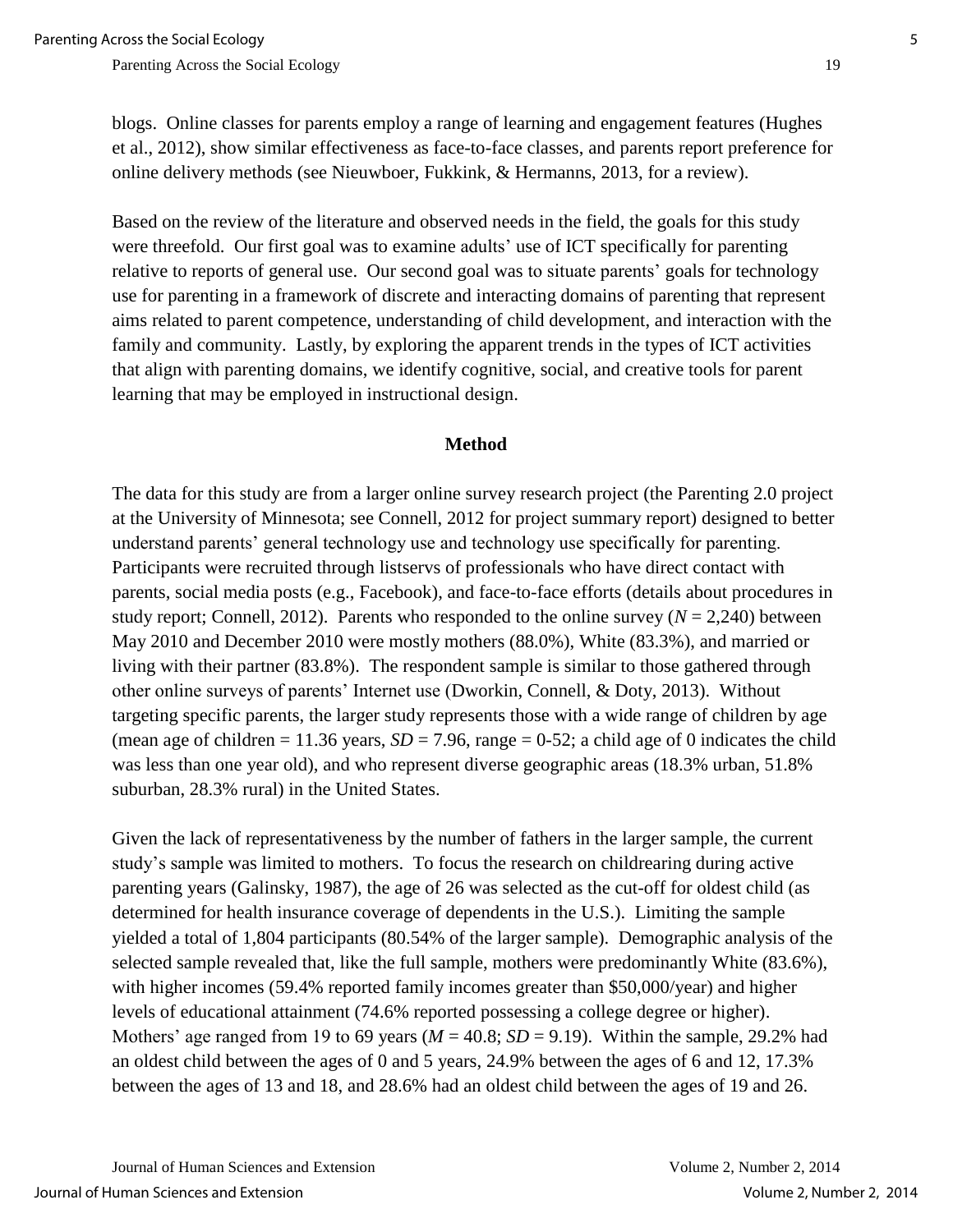#### **Measures**

**ICT activity.** Participants were asked how often they do 11 ICT activities (see list in Table 1) in general (Allen & Rainie, 2002) using a six-point Likert-type scale (1 = *Never,* 6 = *Several times a day*)*.* The activities represent a range of common activities individuals perform with computers, cell phones, gaming systems, and other Internet-capable devices common to most surveys of device use (e.g., Wartella et al., 2013). They also represent device considerations of instructional design promoted by developers of Family Life Education (Ebata & Dennis, 2011; Hughes et al., 2012). The ICT types include: information-centric activities (search for information, read emailed newsletters), communication activities (email, text, voice-over IP, e.g., Skype), connectivity activities [online social networking (SNS, e.g., Facebook), discussion boards, read/comment on blogs], and creative activities (share photos, create or maintain a website). Participating in an online class was included for analysis because it represents an increasingly popular method of nonformal education for parents (Hughes et al., 2012) and may incorporate a range of ICT types, such as discussion boards and emailed newsletters. Participants received a follow-up question asking how often they do each activity specifically for parenting. Those who responded *Never* for any activity in general did not receive the follow-up item. Participants received a definition of parenting prior to answering the follow-up question.

**Parenting functions**. Parents who reported doing an ICT activity for parenting weekly or more received a follow-up checklist question asking them to indicate how the activity helps them as a parent (see Table 2 for parenting functions). Each of the parenting function variables was dichotomous with two levels (*yes* and *no*). For example, a parent who reported using email for parenting weekly or more received the follow-up question: "You said you send and receive email for parenting. Can you tell us more about how this helps you as a parent? Check all that apply." Function response options varied in number and content by ICT activity, based on appropriateness of fit between function and activity (for example, the parenting function "express myself or be creative" was not among the list for the "look for information" ICT activity).

## **Data Analysis Plan**

Frequencies were computed to determine levels of ICT activity in general and ICT activity specifically for parenting (see Table 1). To examine adults' use of ICT specifically for parenting relative to reports of general use, Cochrane's Q tests were computed (Seeger & Gabrielsson, 1968). This analysis tests for differences in proportions between two related samples (i.e., the same parent responded to frequency of an ICT activity in general and frequency of an ICT activity for parenting) and was used to compare the proportion of parents who do each ICT activity in general once a day or more and the proportion of parents who do each ICT activity for parenting once a day or more.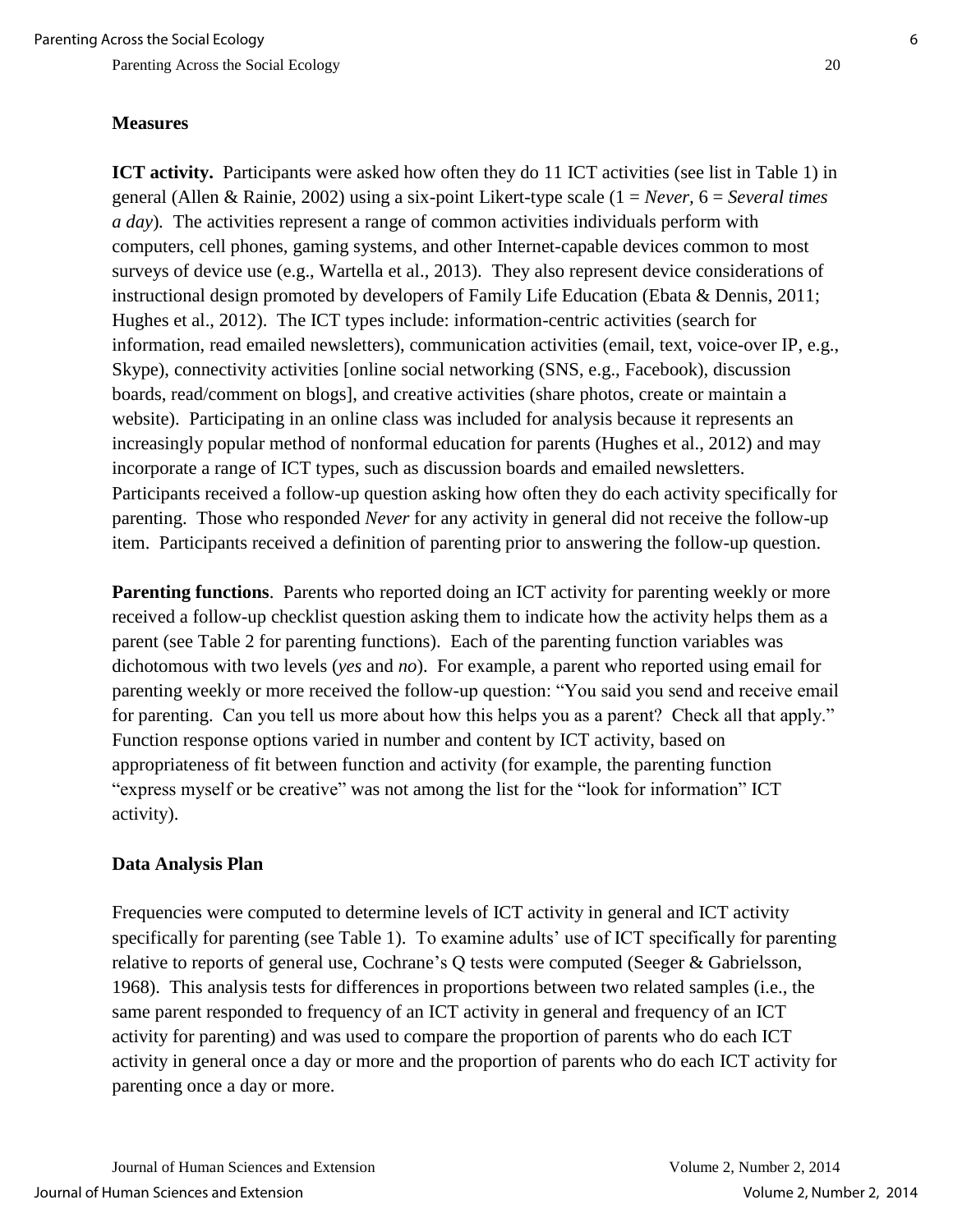To situate parents' use of ICT into an ecological framework and tie ICT activities to parenting domains, all possible functions were coded to align with the childrearing goals in the Parent Education Core Curriculum Framework (PECCF; ECFE Curriculum Committee, 2011) described above. To validate matching parenting functions to PECCF domain goals, two coders independently coded all possible functions offered for the ICT activities, seeking alignment with goals within that domain (Lincoln & Guba, 1985). For example, the parent-child relationships domain includes the goal "interact with their children in a mutually engaging way, characterized by turn-taking in play and conversation." A parenting function offered on the survey coded to align with this parent-child relationship domain goal was, "communicate with my child." The initial inter-rater reliability was 90%. Coders then met to discuss disparate coding decisions, ultimately reaching complete agreement on each function and domain affiliation.

To identify the most salient patterns of behavior, ICT use for specific parenting tasks was examined for reports by at least 25% of parents who use the technology activity for parenting weekly or more often. As an example, as shown in Table 2, 68.4% of all mothers in the study reported using ICT for information seeking weekly or more often. Of these mothers, one third (33.7%) reported that information seeking helps them resolve conflicting parenting information. As coded, this task identifies the information-centric activity, information seeking as helping to satisfy the parent development domain.

#### **Results**

#### **Mothers' General ICT Activities vs. ICT Activities for Parenting**

Comparing the proportions of mothers reporting doing the ICT activity once a day or more frequently in general to the proportion reporting doing the activity once a day or more frequently for parenting revealed that in all cases, frequency of doing the ICT activity in general was significantly more than the ICT activity for parenting (see Table 1). In most cases, the proportion of mothers reporting daily ICT activities for parenting was about half of the proportion of mothers reporting daily general ICT use. Activities central to information seeking, as well as activities focused on communication, were engaged in most frequently, both for general use and for parenting. For example, almost all mothers reported emailing once a day or more, and over half reported emailing once a day or more specifically for parenting. Looking for information, texting, and social networking were reported by more than half of the mothers as done at least once a day in general, and by 25% or more as done at least once a day for parenting. Maintaining websites and taking online classes, both for general use and for parenting, were infrequent activities on average. Ten percent or fewer reported these activities at least daily for general use or weekly or more for parenting.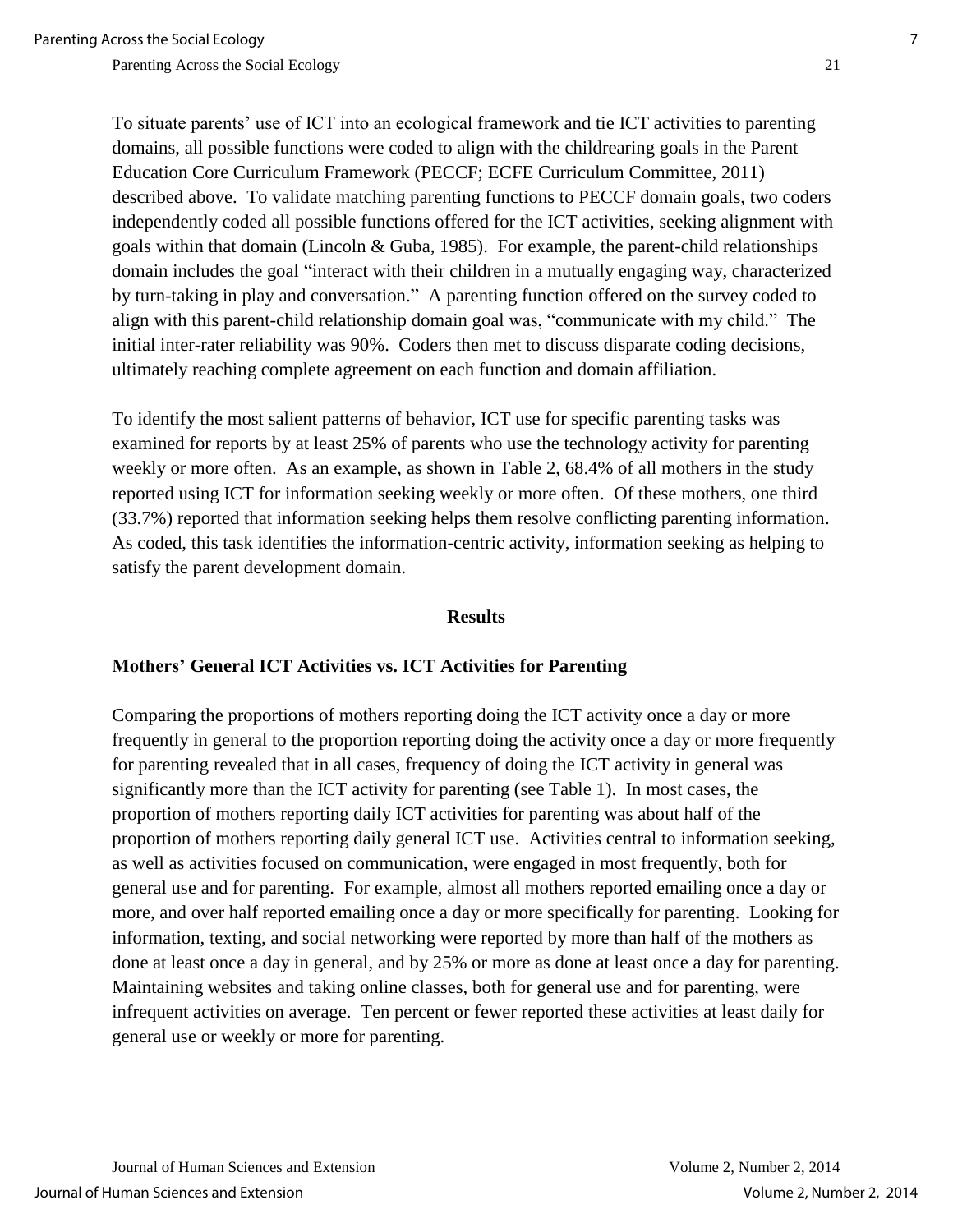| <b>ICT Activity</b>                   |                              |              |                            |            |                                    |                 |
|---------------------------------------|------------------------------|--------------|----------------------------|------------|------------------------------------|-----------------|
|                                       |                              | <b>Never</b> | <b>Monthly or</b><br>lessb | Weekly     | Once a day or<br>more <sup>c</sup> | Cochrane's $Qd$ |
| <b>Information-centric Activities</b> |                              |              |                            |            |                                    |                 |
| Look for information                  | $n$ (%) general <sup>a</sup> | 4(0.2)       | 182(10.1)                  | 660 (36.6) | 954 (53.1)                         | 281.74          |
|                                       | $n$ (%) parenting            | 38(2.1)      | 507(28.5)                  | 790 (44.4) | 445(25.0)                          |                 |
| Read emailed newsletters              |                              | 81(4.5)      | 323 (18.0)                 | 634 (35.4) | 750 (42.1)                         | 249.94          |
|                                       |                              | 175(10.2)    | 530 (30.7)                 | 642 (37.2) | 380 (21.9)                         |                 |
| <b>Communication Activities</b>       |                              |              |                            |            |                                    |                 |
| Text message                          |                              | 366(20.5)    | 165(9.2)                   | 186(10.4)  | 1074 (59.9)                        | 183.68          |
|                                       |                              | 583 (33.0)   | 175 (9.9)                  | 248 (14.0) | 766 (43.1)                         |                 |
| Email                                 |                              | 6(0.3)       | 11(0.7)                    | 45(2.5)    | 1724 (96.5)                        | 193.14          |
|                                       |                              | 62(3.7)      | 163(9.3)                   | 442 (25.1) | 1089 (61.9)                        |                 |
| Skype                                 |                              | 857 (47.7)   | 634(35.3)                  | 247 (13.8) | 58 (3.2)                           | 34.83           |
|                                       |                              | 1168(65.6)   | 387 (21.7)                 | 183 (10.3) | 44(2.4)                            |                 |
| <b>Connectivity Activities</b>        |                              |              |                            |            |                                    |                 |
| Social networking                     |                              | 275(15.5)    | 169(9.5)                   | 235 (13.2) | 1097(61.8)                         | 373.37          |
|                                       |                              | 560 (32.2)   | 279(16.0)                  | 306(17.6)  | 597 (34.2)                         |                 |
| Discussion boards                     |                              | 611(34.3)    | 507(28.4)                  | 265(14.9)  | 401 (22.4)                         | 133.97          |
|                                       |                              | 950 (53.9)   | 378 (21.4)                 | 204(11.6)  | 232(13.1)                          |                 |
| Read/comment on blogs                 |                              | 491 (27.6)   | 571 (32.0)                 | 341 (19.1) | 380 (21.3)                         | 234.57          |
|                                       |                              | 932 (52.8)   | 417(23.6)                  | 233 (13.2) | 184 (10.4)                         |                 |
| <b>Creative Activities</b>            |                              |              |                            |            |                                    |                 |
| Share photos                          |                              | 43(2.4)      | 621(34.7)                  | 759 (42.2) | 372 (20.7)                         | 170.71          |
|                                       |                              | 177(10.6)    | 700 (41.6)                 | 589 (34.9) | 218 (12.9)                         |                 |
| Create/maintain website               |                              | 1215(68.6)   | 300 (17.0)                 | 142(8.0)   | 113(6.4)                           | 169.53          |
|                                       |                              | 1543 (87.9)  | 143(8.2)                   | 39(2.2)    | 30(1.7)                            |                 |
| <b>Nonformal Learning Activity</b>    |                              |              |                            |            |                                    |                 |
| Take online classes                   |                              | 607(34.7)    | 835 (47.7)                 | 161(9.2)   | 147(8.4)                           | 123.83          |
|                                       |                              | 1179 (68.6)  | 424 (24.6)                 | 62(3.6)    | 54(3.2)                            |                 |

*Table 1. ICT Activity Frequencies Comparing General Use to Use for Parenting (N = 1,804)*

<sup>a</sup>Top row for each activity is frequencies for general use, bottom row for each activity is frequencies for use for parenting.

<sup>b</sup>Combined responses to "less than monthly" and "monthly."

<sup>c</sup>Combined responses to "daily" and "several times a day."

<sup>d</sup>All Cochrane's Q values are significant,  $p < .001$ .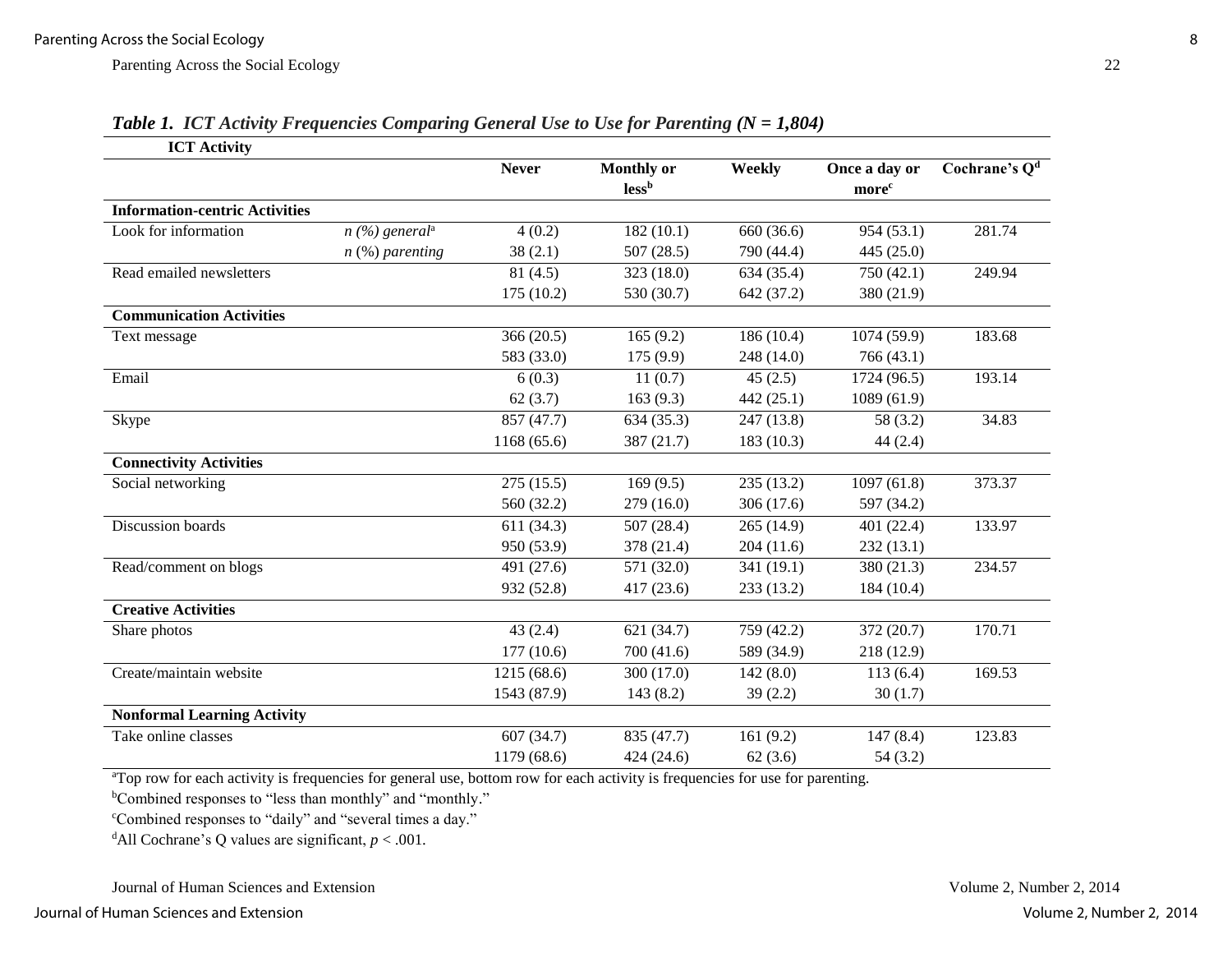## **ICT Activities to Fulfill Parenting Functions**

As shown in Table 2, in general, activities for information gathering are those reported by parents to fulfill their interests for seeking information, resolving a problem, exploring new and confirming existing ideas; activities for communication are used to communicate with the child, nonresident family members and friends, and spend time and have fun with family. Connectivity activities, such as using SNS, participating in discussion boards, and reading blogs, fulfilled a range of tasks, including gaining support, building a network, exploring new ideas, and offering advice, as well as communicating with family and friends. Creative activities offer opportunities for self-expression and communication. Nearly half of the mothers reported sharing photos weekly or more often, and of that group, fully 91% report doing this to communicate with nonresident family. Although used frequently by a very small portion of mothers, online classes are ways that parents seek information and connect with professionals.

## **Parenting Domains Fulfilled by ICT Use**

Looking at activity use for parenting tasks in Table 2 reveals that each parenting domain from the PECCF had at least one function identified by a high proportion of the mothers (more than 50%) who reported doing an ICT activity for parenting at least weekly. These included exploring new ideas and advising others (parent development) by those using discussion boards; communicating with child (parent-child relationship) by those using Skype; seeking information, identifying problems, and normalizing the child's behavior (child development) by those searching for information or using discussion boards; communicating with nonresident family (family development) by those texting, sending email, using Skype and social networking sites, and sharing photos; and communicate with friends (community and culture) by texting, sending email, and using SNS.

The proportion of mothers who reported that a specific function was facilitated by a specific ICT activity varied within each domain. In the parent development domain, connectivity tasks – using discussion boards and reading blogs – were noted by greater than half to explore new ideas. In fact, although only reported by a quarter of the mothers for frequent use, nearly one-third or more of those who do identify using discussion boards, fulfill all five tasks in the parent development domain. Many mothers also identify information-centric and creative activities and participating in online classes as ways to explore and confirm ideas, to resolve conflicting information, and for self-expression.

In the parent-child relationship domain, communication, connectivity, and creative activities were identified to fulfill the single task of communicating with her child. Between 43-58% of those who reported using Skype, email, or texting noted this as a function. Approximately onethird of those using SNS or sending pictures fulfill the parent-child relationship task.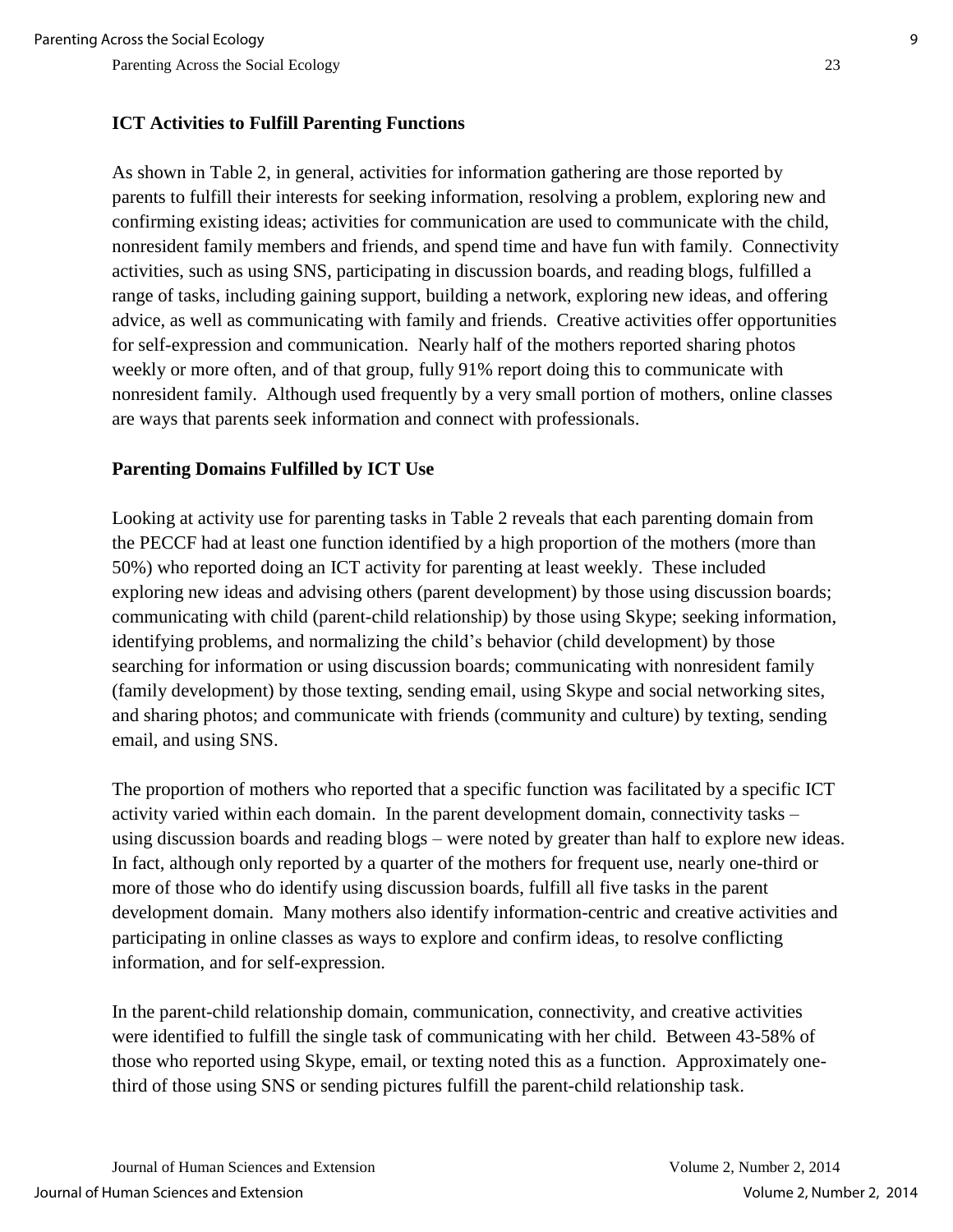|                                 | % of Mothers<br><b>Reporting</b><br><b>Activity for</b> |                                                     |                                 | % Reporting<br><b>Function of</b><br><b>Those Who</b><br><b>Report</b><br><b>Activity for</b><br><b>Parenting</b> <sup>a</sup> |
|---------------------------------|---------------------------------------------------------|-----------------------------------------------------|---------------------------------|--------------------------------------------------------------------------------------------------------------------------------|
| <b>ICT</b>                      | <b>Parenting</b><br><b>Weekly</b> or                    | <b>Parenting Domains</b><br><b>Fulfilled by ICT</b> |                                 |                                                                                                                                |
| <b>Activity</b>                 | <b>More Often</b>                                       | <b>Activity</b>                                     | <b>Function of Activity</b>     |                                                                                                                                |
|                                 | <b>Information-Centric Activities</b>                   |                                                     |                                 |                                                                                                                                |
| Look for                        | 68.4                                                    | Parent development                                  | Resolve conflicting information | 33.7                                                                                                                           |
| information                     |                                                         |                                                     | Explore new ideas               | 44.9                                                                                                                           |
|                                 |                                                         |                                                     | Confirm ideas I already had     | 48.8                                                                                                                           |
|                                 |                                                         | Child development                                   | Seek information, advice        | 81.5                                                                                                                           |
|                                 |                                                         |                                                     | Identify a problem              | 73.4                                                                                                                           |
|                                 |                                                         |                                                     | Normalize child's behavior      | 52.7                                                                                                                           |
|                                 |                                                         | Family development                                  | Review products                 | 69.6                                                                                                                           |
| Read                            | 56.7                                                    | Parent development                                  | Explore new ideas               | 36.7                                                                                                                           |
| emailed                         |                                                         |                                                     | Confirm ideas I already had     | 28.1                                                                                                                           |
| newsletters                     |                                                         | Child development                                   | Seek information, advice        | 58.9                                                                                                                           |
|                                 |                                                         |                                                     | Identify a problem              | 36.2                                                                                                                           |
|                                 |                                                         |                                                     | Normalize child's behavior      | 29.6                                                                                                                           |
|                                 |                                                         | Family development                                  | Review products                 | 35.0                                                                                                                           |
|                                 |                                                         | Culture & community                                 | Connect w/professionals         | 40.1                                                                                                                           |
| <b>Communication Activities</b> |                                                         |                                                     |                                 |                                                                                                                                |
| Text message                    | 56.2                                                    | Parent-child                                        | Communicate w/child             | 58.0                                                                                                                           |
|                                 |                                                         | relationship                                        |                                 |                                                                                                                                |
|                                 |                                                         | Family development                                  | Communicate w/nonres family     | 64.0                                                                                                                           |
|                                 |                                                         |                                                     | Spend time/have fun w/family    | 27.5                                                                                                                           |
|                                 |                                                         | Culture & community                                 | Communicate w/friends           | 62.1                                                                                                                           |
| Email                           | 84.9                                                    | Parent development                                  | Advise others                   | 37.9                                                                                                                           |
|                                 |                                                         | Parent-child<br>relationship                        | Communicate w/child             | 42.5                                                                                                                           |
|                                 |                                                         | Family development                                  | Communicate w/nonres family     | 78.2                                                                                                                           |
|                                 |                                                         | Culture & community                                 | Communicate w/friends           | 73.0                                                                                                                           |
|                                 |                                                         |                                                     | Connect w/professionals         | 60.9                                                                                                                           |
|                                 |                                                         |                                                     | Gain support                    | 43.2                                                                                                                           |
| Skype                           | 12.5                                                    | Parent-child<br>relationship                        | Communicate w/child             | 50.2                                                                                                                           |
|                                 |                                                         | Family development                                  | Communicate w/nonres family     | 64.3                                                                                                                           |
|                                 |                                                         |                                                     | Spend time/have fun w/family    | 27.8                                                                                                                           |
| <b>Connectivity Activities</b>  |                                                         |                                                     |                                 |                                                                                                                                |
| Social                          | 50.1                                                    | Parent development                                  | Express myself                  | 37.9                                                                                                                           |
| networking                      |                                                         | Parent-child<br>relationship                        | Communicate w/my child          | 37.4                                                                                                                           |
|                                 |                                                         | Family development                                  | Communicate w/nonres family     | 81.3                                                                                                                           |
|                                 |                                                         |                                                     | Spend time/have fun w/family    | 32.9                                                                                                                           |
|                                 |                                                         | Culture & community                                 | Communicate w/friends           | 84.5                                                                                                                           |
|                                 |                                                         |                                                     | Build my network                | 59.5                                                                                                                           |

*Table 2. Mothers' Report of Parenting Function by Type of Information and*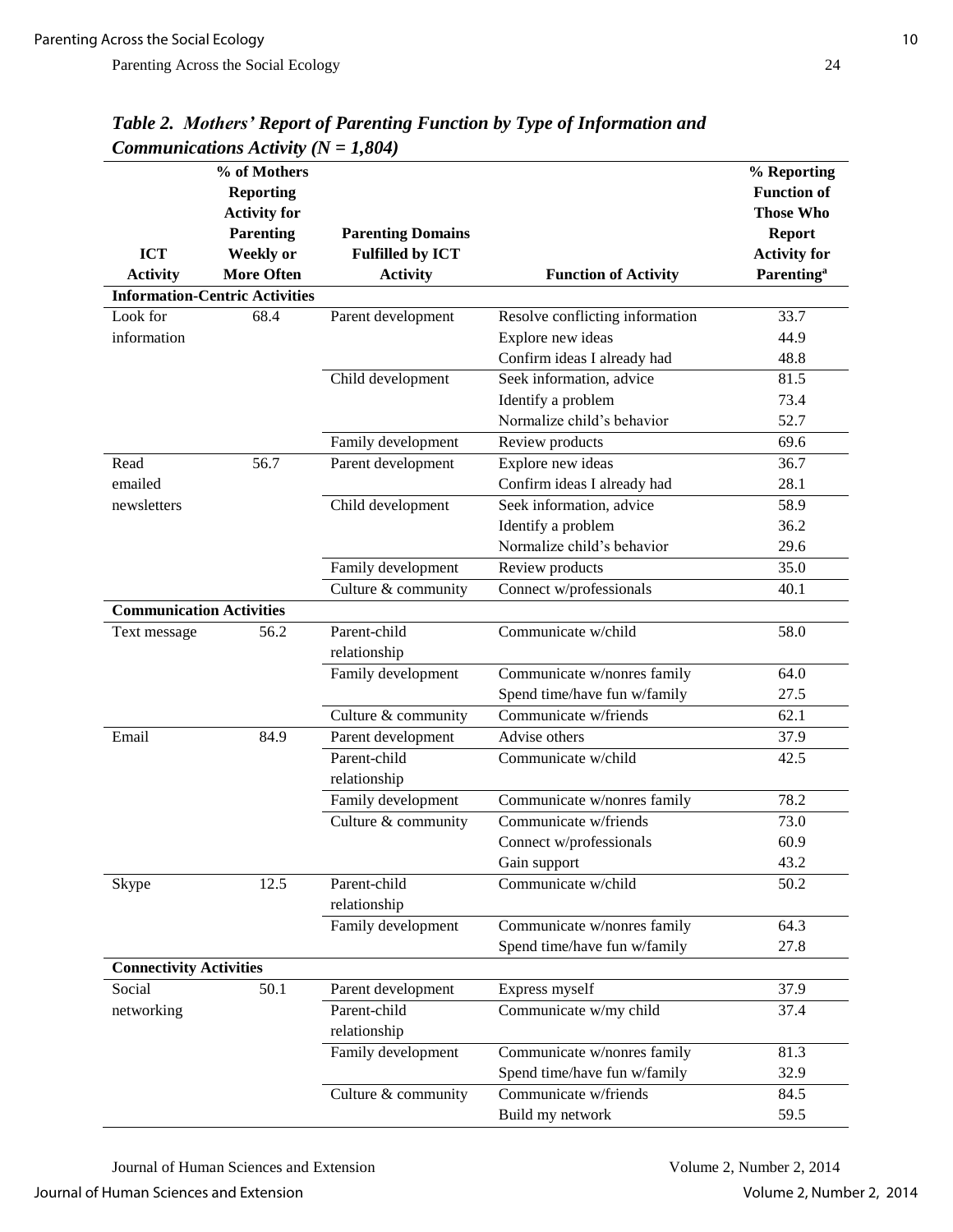| Discussion<br>24.2                 |      | Parent development  | Resolve conflicting information | 31.0 |
|------------------------------------|------|---------------------|---------------------------------|------|
| boards                             |      |                     | Explore new ideas               | 55.3 |
|                                    |      |                     | Confirm ideas I already had     | 46.6 |
|                                    |      |                     | Express myself                  | 31.0 |
|                                    |      |                     | Advise others                   | 54.8 |
|                                    |      | Child development   | Seek information, advice        | 85.3 |
|                                    |      |                     | Identify a problem              | 51.1 |
|                                    |      |                     | Normalize child's behavior      | 44.7 |
|                                    |      | Family development  | Review products                 | 52.1 |
|                                    |      | Culture & community | Build my network                | 54.8 |
|                                    |      |                     | Gain support                    | 71.3 |
| Blog (comment,                     | 23.1 | Parent development  | Explore new ideas               | 50.8 |
| read)                              |      |                     | Confirm ideas I already had     | 27.6 |
|                                    |      | Child development   | Seek information, advice        | 60.7 |
|                                    |      |                     | Identify a problem              | 28.1 |
|                                    |      | Family development  | Normalize child's behavior      | 27.3 |
|                                    |      |                     | Communicate w/nonres family     | 35.3 |
|                                    |      |                     | Review products                 | 37.2 |
|                                    |      | Culture & community | Communicate w/ friends          | 37.2 |
|                                    |      |                     | Build my network                | 39.8 |
| <b>Creative Activities</b>         |      |                     |                                 |      |
| Share photos                       | 44.7 | Parent development  | Express myself                  | 41.4 |
|                                    |      | Parent-child        | Communicate w/my child          | 34.3 |
|                                    |      | relationship        |                                 |      |
|                                    |      | Family development  | Communicate w/nonres family     | 91.4 |
|                                    |      |                     | Spend time/have fun w/ family   | 41.9 |
| Create or                          | 3.8  | Parent development  | Express myself                  | 43.5 |
| maintain                           |      |                     | Advise others                   | 47.8 |
| website                            |      | Culture & community | Communicate w/friends           | 42.0 |
|                                    |      |                     | Connect w/professionals         | 36.2 |
|                                    |      |                     | Build my network                | 36.2 |
|                                    |      |                     | Gain support                    | 31.9 |
| <b>Nonformal Learning Activity</b> |      |                     |                                 |      |
| Take online                        | 6.4  | Parent development  | Resolve conflicting information | 37.9 |
| classes                            |      |                     | Explore new ideas               | 31.0 |
|                                    |      |                     | Advise others                   | 28.4 |
|                                    |      | Child development   | Seek information, advice        | 60.3 |
|                                    |      |                     | Identify a problem              | 37.9 |
|                                    |      | Culture & community | Connect w/professionals         | 50.9 |
|                                    |      |                     | Build my network                | 43.1 |
|                                    |      |                     | Gain support                    | 43.1 |

aOnly functions identified by  $\geq$  25% of those reporting an activity for parenting weekly or more often are listed.

Within the child development domain, seeking information and advice was achieved by more than half who read emailed newsletters and blogs and took online classes. Other domain tasks of learning about development, identifying problems, and normalizing children's behavior appear to be facilitated by looking for information and through connectivity (using discussion boards), as 45% or more of mothers who reported doing these activities for parenting cited these functions.

Journal of Human Sciences and Extension Volume 2, Number 2, 2014

Journal of Human Sciences and Extension Volume 2, Number 2, 2014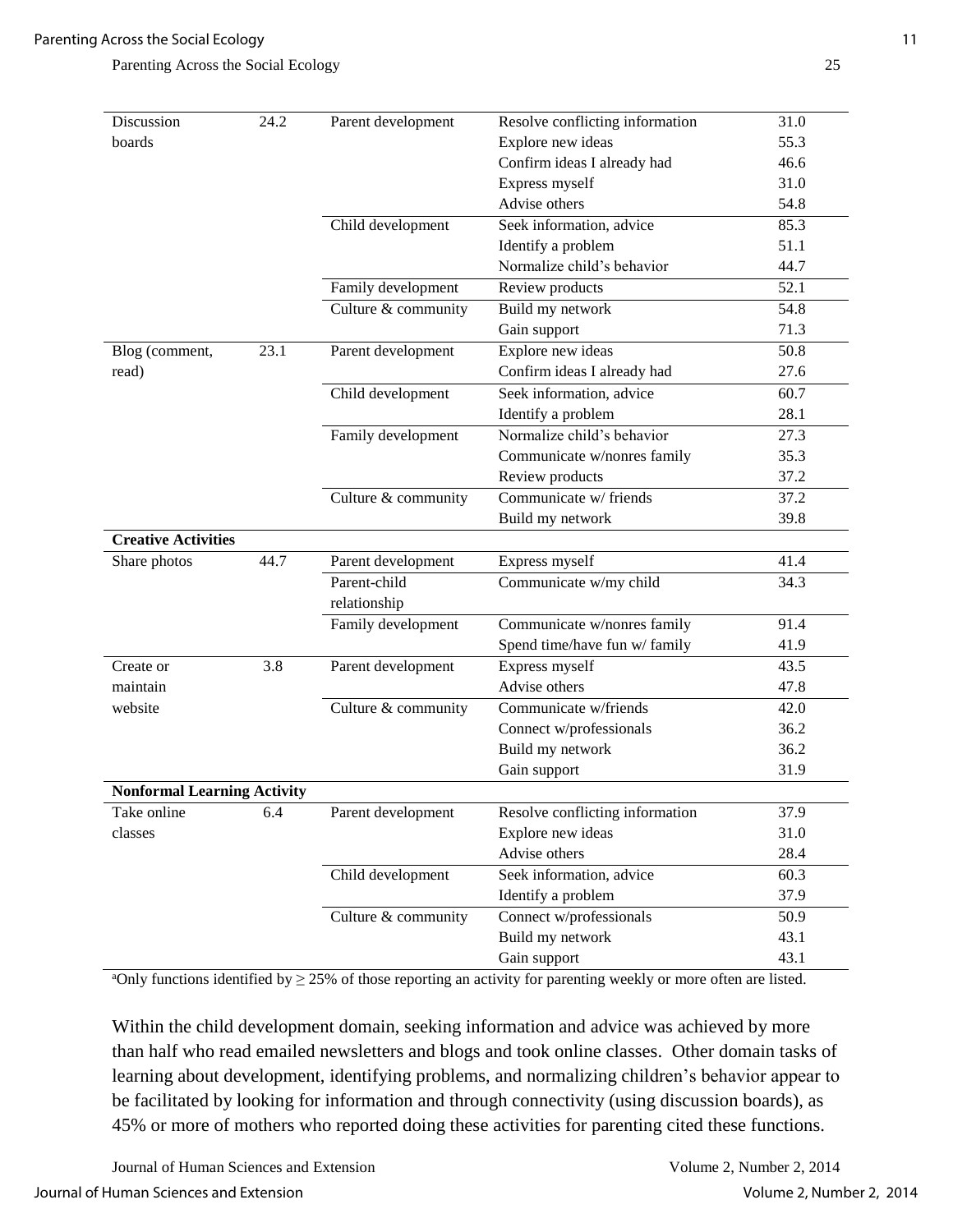For the most part, the family development domain was characterized in mothers' ICT use through family communication. Two-thirds or more of mothers who used communication and connectivity activities (text messaging, email, Skype, social networking, and sharing photos) reported them as ways to communicate with nonresidential family. Looking for information and interacting on discussion boards were useful for reviewing products in this domain.

Within the community and culture domain, nearly two-thirds of more frequent users identified communication (texting, email) and social networking as ways to communicate with friends. Email was also identified as useful for connecting with professionals (61%), as was taking online classes (51%). Social networking and discussion boards were helpful to over half of those who used them at least weekly to build their network. Most mothers (71%) who used discussion boards frequently identified them as useful for gaining support. Participating in online classes was also useful to building social networks and gaining support.

### **Discussion**

As access to the Internet and use of information and communications technology expands to reach all demographic sectors, family professionals must understand the distinct role that ICT plays in parenting and how digital and online devices and activities can be used as education and outreach tools to help parents fulfill active parenting goals. By observing differences in the types of ICT activities that support parenting functions and situating parenting motives for ICT use within ecologically-oriented childrearing goal domains, this study offers an organizational framework for further research on the relationship between ICT use and parenting processes and outcomes. Elucidating ICT use for parenting within this framework also facilitates intentional selection of ICT activities in the design of parenting education and support online and offline.

## **Parenting as a Distinct Use of ICT**

This study revealed that there are significant differences in the frequency in which mothers reported ICT activities for general use and ICT activities used specifically for parenting. Adults may use social networking sites like Facebook every day, for example, as did 61% of mothers in this sample; as parents, these platforms were accessed less frequently. Of the mothers who reported using social networking sites for parenting, slightly more than half reported using social networks daily for parenting, and half reported that they never use social networking for parenting. Given that mothers reported less frequent use of all activities, and some reported never using activities for parenting, research that does not discriminate between general use and parenting use of ICT may be overestimating or misrepresenting use. Research interpreting adult ICT activities to be parenting-specific because the sample identifies as parents presumes that actions such as reading email or going on Facebook is in the service of parenting, when in fact there may be other adult or individual motives for this ICT use. Childrearing confers distinct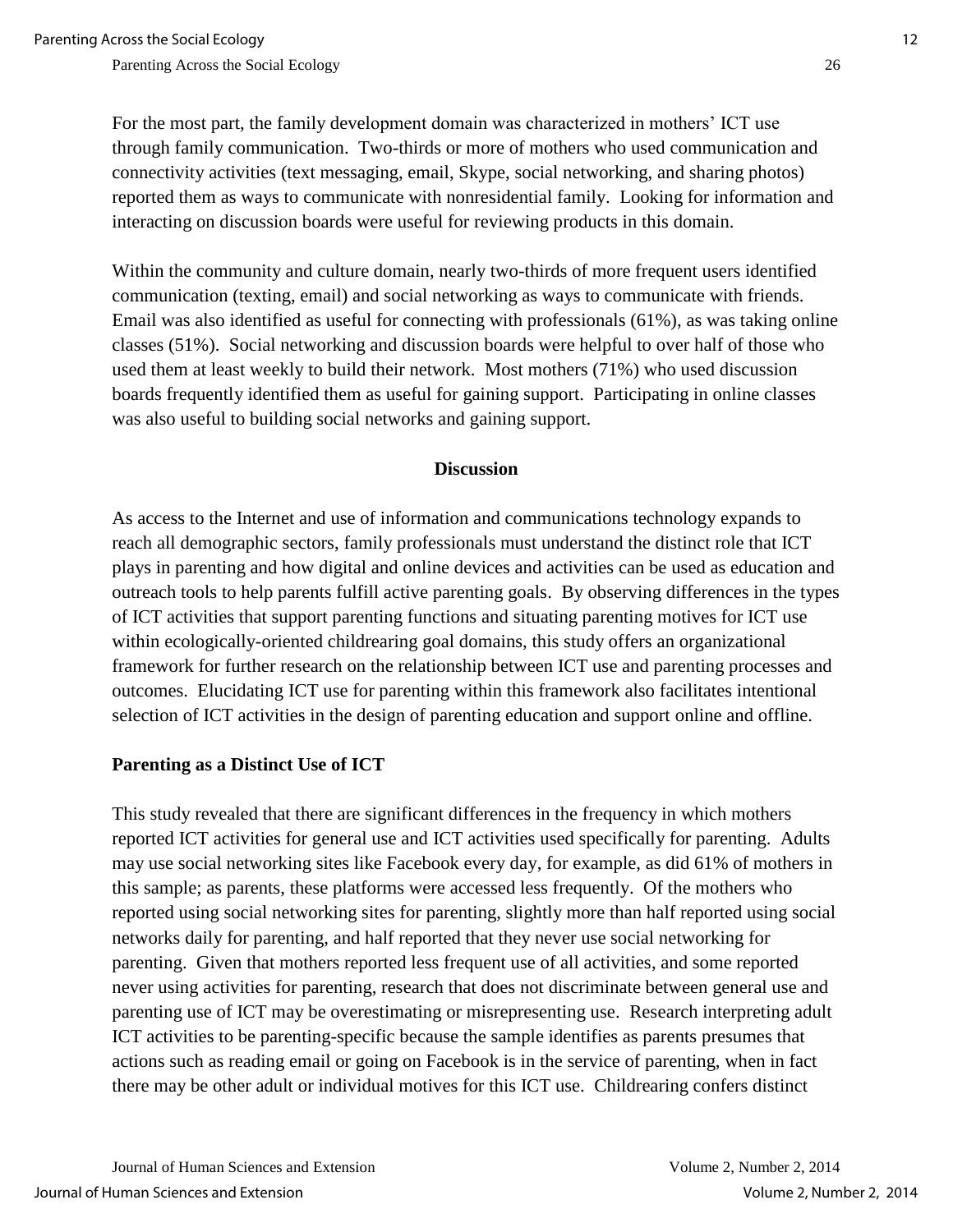legal, societal, and developmental roles and responsibilities for adults (Marienau & Segal, 2006). The questions and issues that parents seek to resolve relate to the parenting experience and life stage changes that come with parenting. This focus affects who and where parents turn to for help and support, including online sources (Hart Research Associates, 2009; Radey & Randolph, 2009). Whether examining within-group differences in use or differences between parents and nonparents (e.g., Allen & Rainie, 2002), data collection on ICT use must be specific to the motivations that serve and impact parenting interests.

## **ICT Use for Parenting Across Ecological Domains of Childrearing**

Previous research has determined that ICT use serves parents in separate personal and relational domains in the childrearing ecology. Parents use technology to learn about child development (Na & Chia, 2008; Connell, 2012), to validate beliefs (Bernhardt & Felter, 2004), to maintain relationships with their children, and to connect with family (Devitt & Roker, 2009; Tee et al., 2009) and friends. By jointly examining multiple domains of childrearing within the same population, this study validates what other research separately suggests: that ICT activities help parents achieve a range of parenting goals.

An ecological developmental view of parenting holds that the self, child, parent-child relationship, family microsystem, and larger community and culture are intertwined. As these intersecting ecologies are in synergy, individual development, parenting behavior, and parenting outcomes are positive. The current study suggests that ICT may be used to maintain individual elements within this ecology (e.g., reading online newsletters to strengthen information gathering about child development) and the system as a whole (e.g., promoting parent development by validating beliefs through talking with others on discussion boards; answering questions about child development through information seeking; and using email and social networking to engage family, friends, and professionals as information sources and expand the size of parents' social networks). As parenting does not occur in isolation and is the product of an intersection of settings, relationships, people, and processes, the current findings suggest that research continue to examine ICT-facilitated processes that influence parenting within and across domains.

### **Domain Fulfillment by ICT Activity**

**Single domain, multiple ICT activities.** This study revealed that mothers might use a variety of ICT activities to fulfill goals in a single parenting domain. Parent learning about child development, for example, may be enhanced through parent engagement in activities that are cognitive and social in nature: web pages and newsletters that are content-focused and hyperlinked to additional content; discussion boards that offer information exchange with parenting peers; and email communication to friends, family, and professionals that enables inquiry for problem-based learning. Moving beyond simple read and write functions, Web 2.0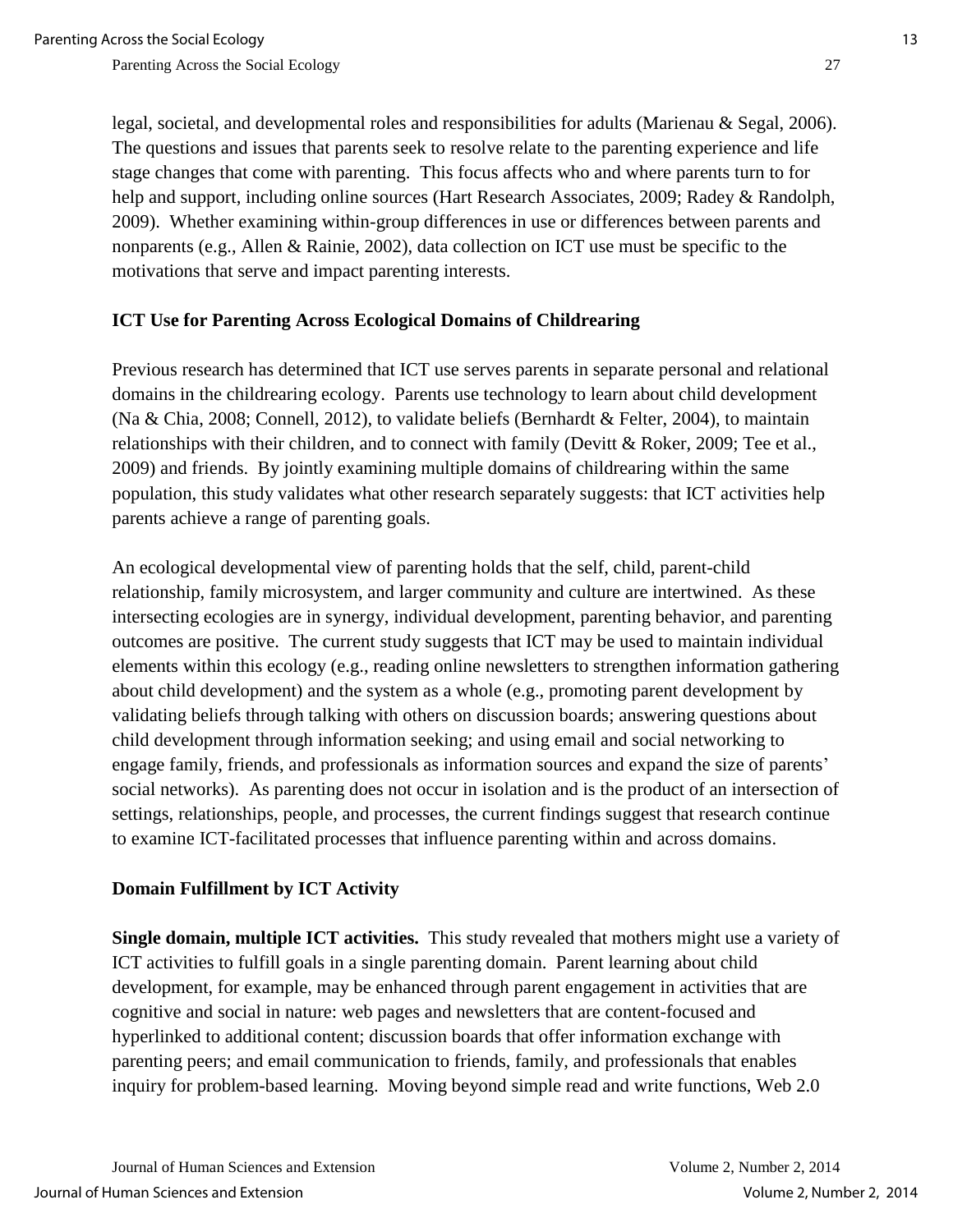individuals who use several media are more likely to have stronger network ties.

**Single ICT activity, multiple domains.** Parents may also employ or participate in a single type of ICT activity to fulfill a range of parenting domains. Communication devices such as cell phones or Internet-capable devices that facilitate conversation through voice and text can strengthen relational ties to children (parent-child relationship), family members (near and extended; family development) and friends, professionals, and others (community and culture), conferring different types of social capital (Lin, 1999). They also can be used to connect with others to offer advice (parent development), gain information that normalizes the child's behavior (child development), and have fun (family development). As determined elsewhere (Brady & Guerin, 2010), this study suggests that an ICT activity like a discussion board may be, for those who use them, a popular means for exploring new ideas, advising others and seeking advice, gathering useful information about their child and for their families, and as a way to build social support. Other single interactive activities, such as using social networking platforms like Facebook, may be instrumental in aiding mothers' sense of well-being, knowledge, confidence, and connection across all dimensions of their social ecologies.

## **Implications for Instructional Design**

This study revealed that technology that is familiar and popular with parents may be tools selected by family education professionals to engage learners, provide content in ways that are individually meaningful, and facilitate social interaction for community-centered learning. In other words, the technologies already used by parents provide media for effective learning (Bransford et al., 1999). As the value to parenting has been situated in the technological framework presented, family education professionals can match ICT activities for parenting that also satisfy the goals of intentional instructional design. In their recommendations for the design of online family education programs, Hughes and colleagues (2012) advocate starting with an analysis of the problem and selecting instructional media to achieve intended outcomes. This framework enables professionals to determine parenting goals and then identify the technology that satisfies specific learning outcomes. For example, if a goal of a particular program is to enhance parent understanding of child development, the selection of tools that facilitate interaction with others (discussion boards, etc.) may promote that learning through the exposure of new ideas, the confirmation of beliefs, and the opportunity to hear a range of perspectives. Offering age-paced newsletters and/or facilitating the search for information can also encourage parent learning as more content-oriented tools. These tools may be incorporated fully in online delivery and as supplements to face-to-face settings that hybridize offline and online learning (see Nieuwboer et al., 2013, for examples).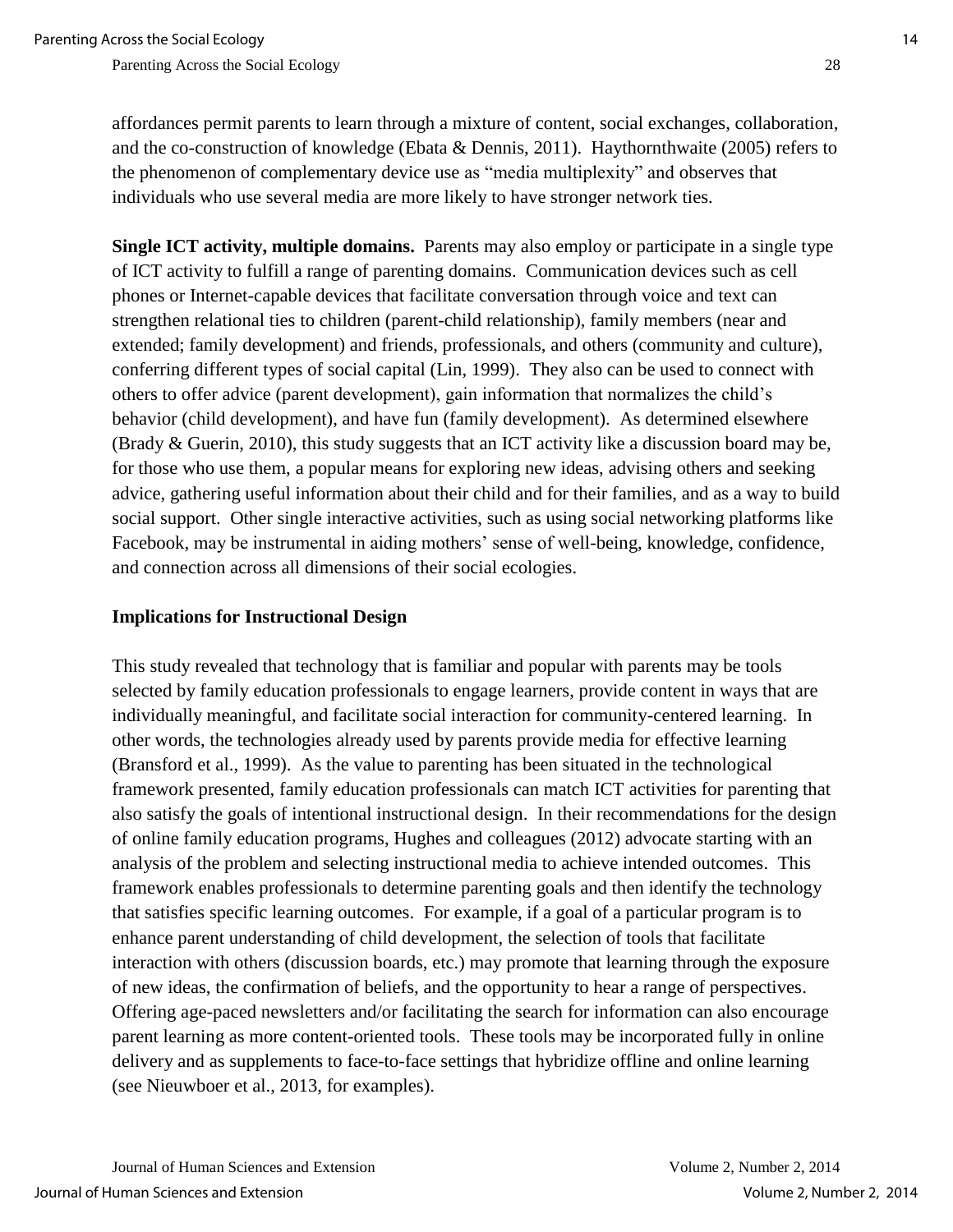### **Limitations**

We are cautious to attribute too much weight to the interpretation of function and ICT activity given certain limits in the data and the sample. This study does not characterize all ICT activity nor exhaust the possibilities of parenting tasks. Very possibly, additional ICT activities would represent the parenting domains offered here. For example, playing games online and through gaming devices are suggested to be creative and critical thinking activities that can encourage family time together (Hughes et al., 2012). Also, only one task was identified to fulfill the parent-child relationship domain. Other tasks, such as monitoring children's safety, might be fulfilled through ICT.

This sample is not representative of all mothers and excludes fathers. It is skewed toward those with more income and education, who are partnered and are White. Therefore, additional research is needed to validate findings with samples that are more ethnically, socioeconomically, and gender diverse, as these factors can affect device use and experiences (Rothbaum et al., 2008; Walker et al., 2011). Within this sample, it is possible that demographic characteristics contributed to observed reports of parenting tasks or technology use, though this was not the focus of the analysis. Mothers and their children in this sample did range in age. Based on agespecific research, stratification may reveal higher or lower frequencies identifying certain functions for ICT activities (Hart Research Associates, 2009; Rudi, Dworkin, Walker, & Doty, in press), which would reveal itself in attributions of activity and function frequencies. For example, we noted that parents identify communication with children through text, Skype, and email. Possibly, this range of devices reflects families in the sample with older children; parents with children under five may not report these devices for communication with the same frequency.

## **Conclusions**

Though the results are cursory, this study suggests the wide array of parenting processes facilitated by everyday use of information and communication technologies. Family researchers are encouraged to further investigate new technologies' influence on parenting through impacts on the parent's development, interactions with children, maintaining and strengthening family connections, and membership with the wider community and culture. They are encouraged to research these domains as affected by technology singly and interactively, and to explore how even one technology activity, like participating in a discussion forum or engaging in Facebook, might have multiple influences on parenting. Family educators may be motivated to consider integrating a wider range of media to address a wider range of learning outcomes and methods. Just as our in-person instruction is aimed far beyond increasing awareness and knowledge, so too can our technological considerations capitalize on the social, cognitive, and creative capacities that facilitate learning and promote positive parenting.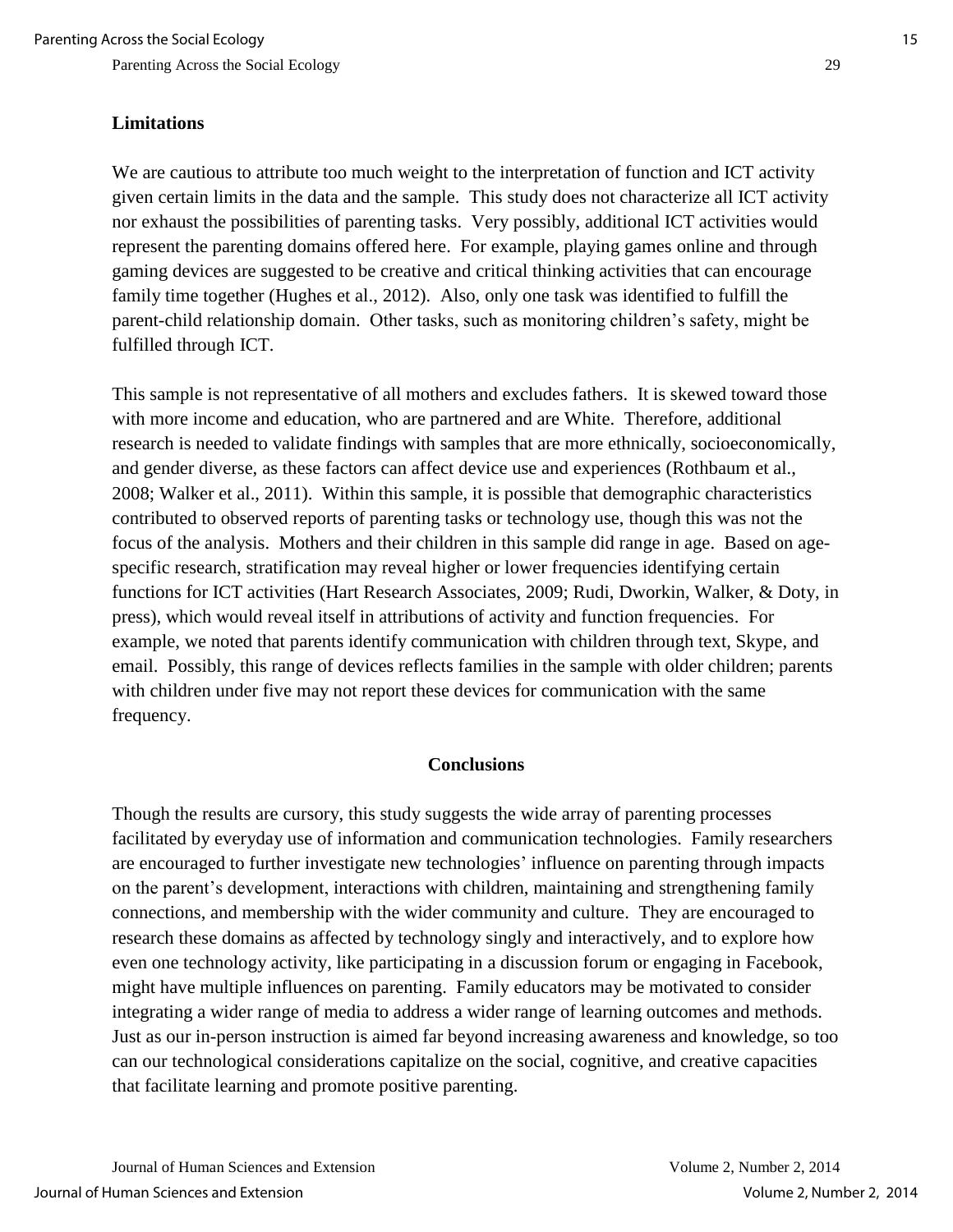#### **References**

- Allen, K., & Rainie, L. (2002). *Parents online*. Retrieved from http://www.pewinternet.org/~/media/Files/Reports/2002/PIP\_Parents \_Report.pdf.
- Azar, S. T. (2003). Adult development and parenthood: A social-cognitive perspective. In J. Demick & C. Andreoletti (Eds.), *Handbook of adult development* (pp. 391–415). New York, NY: Springer.
- Barron, B. (2004). Learning ecologies for technological fluency: Gender and experience differences. *Journal of Educational Computing Research, 31*(1), 1–36. doi:10.2190/1N20-VV12-4RB5-33VA
- Bartholomew, M., Schoppe-Sullivan, S., Glassman, M., Kamp Dush, C., & Sullivan, J. (2012). New parents' Facebook use at the transition to parenthood. *Family Relations, 61*(3), 455– 469. doi:10.1111/j.1741-3729.2012.00708.x
- Belsky, J. (1984). The determinants of parenting: A process model. *Child Development, 55*(1), 83–96. Retrieved from http://www.jstor.org/stable/1129836
- Bernhardt, J. M., & Felter, E. M. (2004). Online pediatric information seeking among mothers of young children: Results from a qualitative study using focus groups. *Journal of Medical Internet Research, 6*(1), e7.
- Brady, E., & Guerin, S. (2010). Not the romantic, all happy, coochy coo experience: A qualitative analysis of interactions on an Irish parenting web site*. Family Relations, 59*(1), 14–27. doi:10.1111/j.1741-3729.2009.00582.x
- Bransford, J. D., Brown, A. L., & Cocking, R. R. (1999). *How people learn: Brain, mind, experience and school*. Washington, DC: Committee on Developments in the Science of Learning.
- Bronfenbrenner, U. (1995). Developmental ecology through space and time: A future perspective. In P. Moen, G. Elder Jr., & K. Luscher (Eds.), *Examining lives in context: Perspectives on the ecology of human development* (pp. 619–647). Washington, DC: American Psychological Association.
- Cain, D. (2008). Parenting online and lay literature on infant spanking: Information readily available to parents. *Social Work in Health Care, 47*(2), 174–184. doi:10.1080/00981380801970343
- Connell, J. (2012). *Parenting 2.0 summary report: Parents' use of technology and the internet.* Retrieved from http://www.cehd.umn.edu/fsos/projects/parent20/pdf/p20summaryreportjuly2012.pdf
- Devitt, K., & Roker, D. (2009). The role of mobile phones in family communication. *Children & Society, 23*(3), 189–202. doi:10.1111/j.1099-0860.2008.00166.x
- Drentea, P., & Moren-Cross, J. (2005). Social capital and social support on the web: The case of an Internet mother site. *Sociology of Health & Illness, 27*(7), 920–943. doi:10.1111/j.1467-9566.2005.00464.x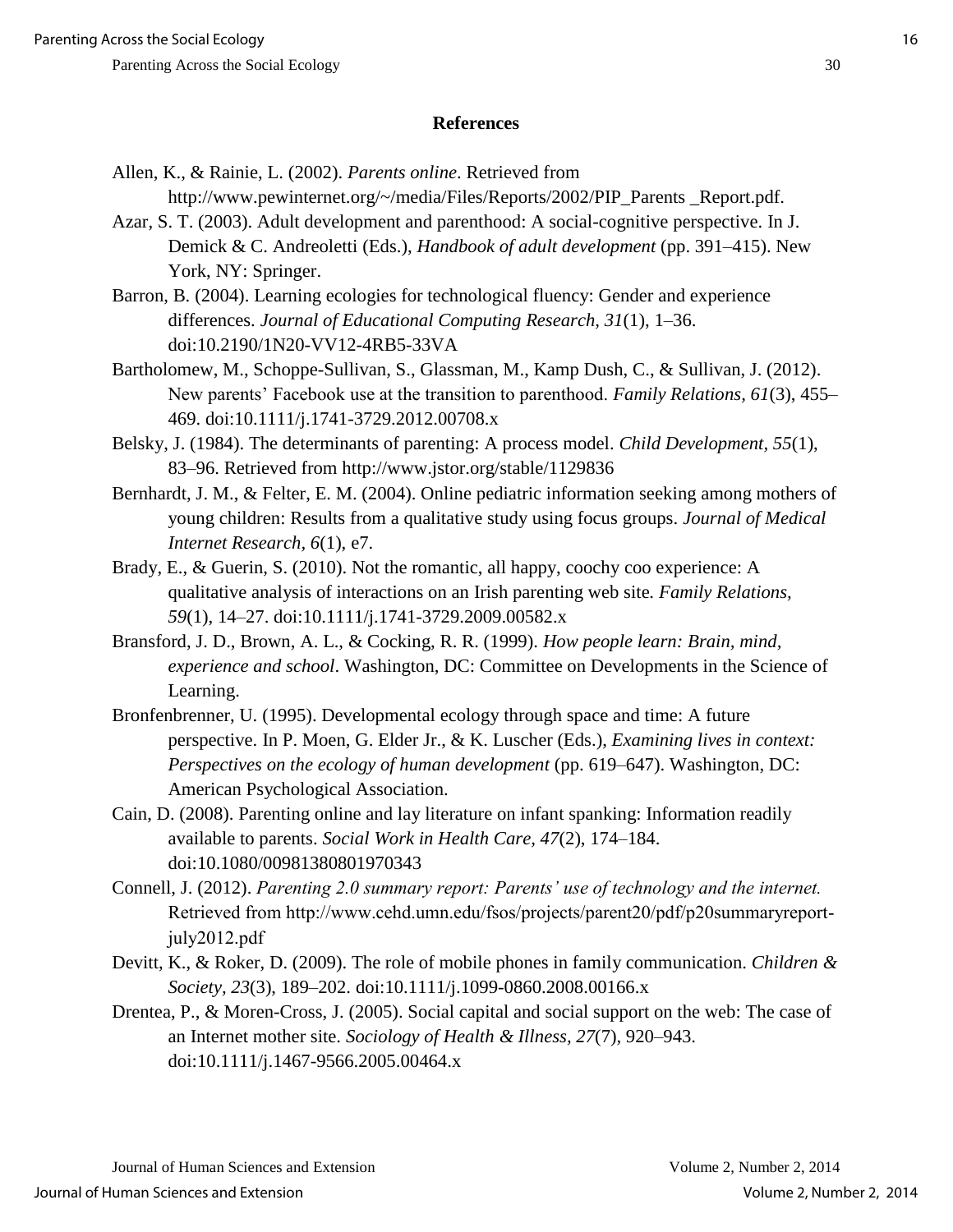- Dworkin, J., Connell, J., & Doty, J. (2013). A literature review of parents' online behavior. *Cyberpsychology: Journal of Psychosocial Research on Cyberspace, 7*(2), Article 2. doi:10.5817/CP2013-2-2
- Ebata, A. T., & Dennis, S. A. (2011). Family life education on the technological frontier. In S. F. Duncan & H. W. Goddard (Eds.), *Family life education: Principles and practices for effective outreach* (2<sup>nd</sup> ed.) (pp. 236–262). Thousand Oaks, CA: Sage Publications.
- ECFE Curriculum Committee (2011). Parent Education Core Curriculum Framework. Minnesota Association of Family and Early Educators. St Paul, MN. Retrieved from http://www.mnafee.org/
- Galinsky, E. (1987). *Between generations: The six stages of parenthood*. New York, NY: Times Books.
- Hall, W., & Irvine, V. (2008). E-communication among mothers of infants and toddlers in a community-based cohort: A content analysis. *Journal of Advanced Nursing 65*(1), 175– 183. doi:10.1111/j.1365-2648.2008.04856.x
- Hart Research Associates. (2009). *Parenting infants and toddlers today: Research findings*. Washington, DC: Hart Research. Retrieved from http://www.zerotothree.org/aboutus/funded-projects/parenting-resources/final\_survey\_report\_3-11-2010.pdf
- Haythornthwaite, C. (2005). Social networks and Internet connectivity effects. *Information, Communication & Society, 8*(2), 125–147. doi:10.1080/13691180500146185
- Hughes, R., Jr., Bowers, J., Mitchell, E., Curtiss, S., & Ebata, A. (2012). Developing online family life prevention and education programs. *Family Relations, 61*(5), 711–727. doi:10.1111/j.1741-3729.2012.00737.x
- Lin, N. (1999). Building a network theory of social capital. *Connections, 22*(1), 28–51. Retrieved from http://www.insna.org/PDF/Connections/v22/1999\_I-1-4.pdf

Lincoln Y. S., & Guba, E. G. (1985). *Naturalistic inquiry*. Beverly Hills, CA: Sage Publications.

- Luster, T., & Ogakaki, L. (Eds.). (2005). *Parenting: An ecological approach*. Mahwah, NJ: Erlbaum.
- Madge, C., & O'Connor, H. (2006). Parenting gone wired: Empowerment of new mothers on the Internet? *Social & Cultural Geography, 7(*2), 199–220. doi:10.1080/14649360600600528
- Marienau, C., & Segal, J. (2006). Parents as developing adult learners. *Child Welfare, 85*(5), 768–784.
- Na, J., & Chia, S. W. (2008). Impact of online resources on informal learners: Parents' perception of their parenting skills. *Computers & Education, 51(1),* 173–186. doi:10.1016/j.compedu.2007.05.006
- Nieuwboer, C. C., Fukkink, R. G., & Hermanns, J. M. A. (2013). Online programs as tools to improve parenting: A meta-analytic review. *Children and Youth Services Review, 35*(11), 1823–1829. doi:10.1016/j.childyouth.2013.08.008
- Radey, M., & Randolph, K. A. (2009). Parenting sources: How do parents differ in their efforts to learn about parenting? *Family Relations, 58*(5), 536–548. doi:10.1111/j.1741- 3729.2009.00573.x